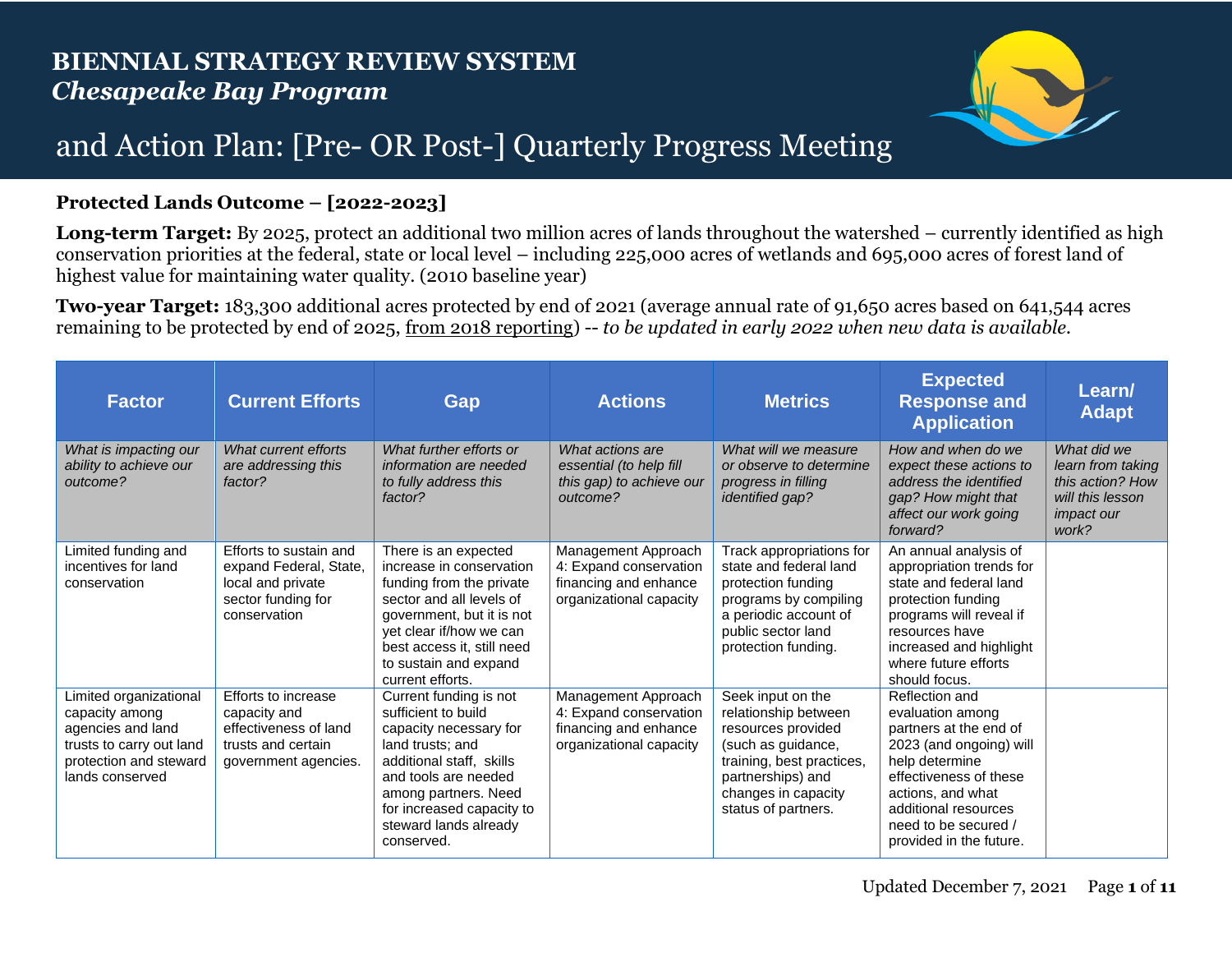| Threats to high value<br>lands (ex. increased<br>development and<br>climate change).                                                           | Efforts to incorporate<br>data and information<br>on threats into<br>conservation planning.<br>Examples include the<br>Chesapeake<br><b>Conservation Atlas</b><br>and Land Policy BMPs | Need to protect more land<br>at a faster rate to address<br>the threats. Need<br>expanded analysis of<br>projected impacts due to<br>climate change and<br>development, especially<br>to critical resources<br>including water supply<br>and habitats. Need more<br>comprehensive<br>coordination among<br>interests (wetlands,<br>buffers, stream health,<br>habitat).                       | Management Approach<br>1: Accelerate protection<br>of lands through<br>collaboration across<br>sectors, working toward<br>protecting 30% of the<br>watershed by 2030.<br>and<br>Management Approach<br>3. Provide watershed-<br>wide conservation data<br>and analysis. | Compare the rate of<br>acres conserved from<br>2022-2023 to the rate of<br>conservation in earlier<br>years. Emphasize<br>tracking progress<br>toward subgoals for<br>wetland and forest<br>acres as well as the<br>total acres of protected<br>lands.                                | By the end of 2023,<br>analyze whether efforts<br>listed in this plan have<br>contributed to an<br>increase in the rate of<br>land conservation in the<br>watershed. This will<br>inform planning beyond<br>2023. Analysis method<br>to be determined in<br>consultation with USGS<br>CBP staff.                                                                                                                                                                       |  |
|------------------------------------------------------------------------------------------------------------------------------------------------|----------------------------------------------------------------------------------------------------------------------------------------------------------------------------------------|-----------------------------------------------------------------------------------------------------------------------------------------------------------------------------------------------------------------------------------------------------------------------------------------------------------------------------------------------------------------------------------------------|-------------------------------------------------------------------------------------------------------------------------------------------------------------------------------------------------------------------------------------------------------------------------|---------------------------------------------------------------------------------------------------------------------------------------------------------------------------------------------------------------------------------------------------------------------------------------|------------------------------------------------------------------------------------------------------------------------------------------------------------------------------------------------------------------------------------------------------------------------------------------------------------------------------------------------------------------------------------------------------------------------------------------------------------------------|--|
| Limited access to and<br>use of coordinated,<br>integrated<br>conservation value<br>data for aligning<br>conservation planning<br>and tracking | Efforts to improve the<br>development, sharing<br>and use of integrated<br>conservation value<br>data for the<br>watershed. Example:<br><b>Conservation Atlas</b>                      | Continuous improvement<br>of data (resolution, new<br>information, etc.) requires<br>ongoing iterative analysis<br>and mapping of<br>conservation values                                                                                                                                                                                                                                      | Management Approach<br>3. Provide watershed-<br>wide conservation data<br>and analysis                                                                                                                                                                                  | Evaluate accuracy or<br>other improvements in<br>tracking and mapping<br>conserved lands. An<br>improved,<br>comprehensive tracking<br>methodology is being<br>completed that will<br>provide accurate and<br>more timely updates of<br>land conservation data;<br>expected Dec 2021. | Annual evaluation with<br>data/mapping staff                                                                                                                                                                                                                                                                                                                                                                                                                           |  |
| Lack of access to<br>greenspace in under-<br>resourced<br>communities                                                                          | Efforts to increase<br>equitable access to<br>greenspace.<br>Recognition of the<br>relationship between<br>access to green space<br>and public health.                                 | Urgent need to focus<br>efforts on under-<br>resourced communities<br>of color, both urban and<br>rural, to address public<br>health and equity of<br>access to green spaces.<br>Missing standards and<br>metrics to target<br>conservation in these<br>communities (efforts<br>underway to map<br>communities and<br>determine the level of<br>access to greenspace<br>with FY21 Scope #10). | Management Approach<br>2: Improve public health<br>through increasing<br>green spaces in under-<br>resourced communities                                                                                                                                                | Observing changes in<br>prioritization of<br>conservation efforts in<br>underrepresented<br>communities.                                                                                                                                                                              | By the end of 2023,<br>outreach and briefings<br>for land conservation<br>communities on the<br>GIS products from the<br>2021 project to map<br>communities and<br>determine the level of<br>access to greenspace.<br>Encourage<br>governments and<br>nonprofits to use the<br>mapping products of<br>this project to set<br>priorities for providing<br>greenspaces in these<br>communities, could<br>inform organizations as<br>they make conservation<br>decisions. |  |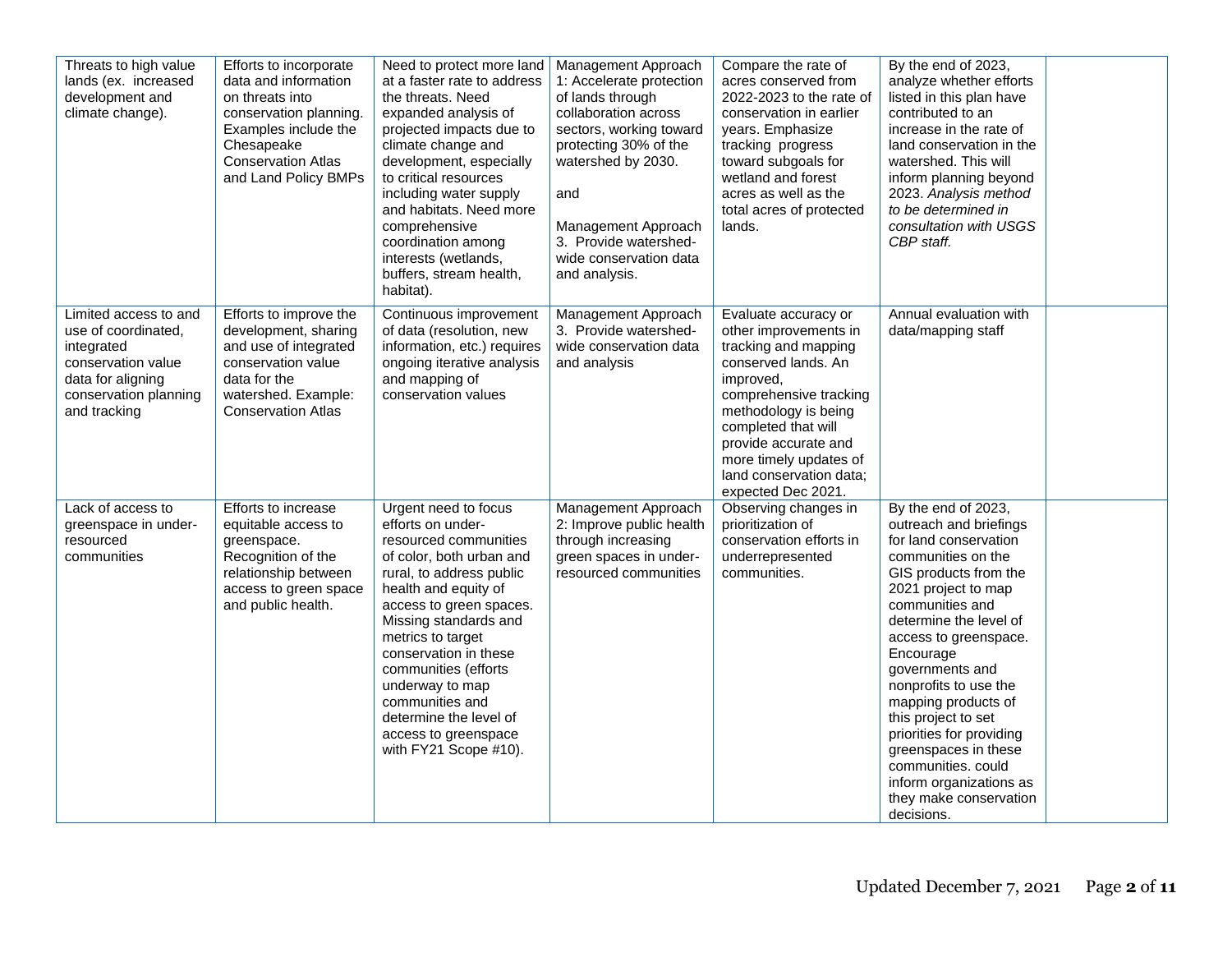|          | <b>ACTIONS - 2022-2023</b>                                                                                                                                                                                                                                                           |                                                                                                                                                                                                                                                                                                                                                                                                                         |                                                                                     |                               |                                    |  |  |
|----------|--------------------------------------------------------------------------------------------------------------------------------------------------------------------------------------------------------------------------------------------------------------------------------------|-------------------------------------------------------------------------------------------------------------------------------------------------------------------------------------------------------------------------------------------------------------------------------------------------------------------------------------------------------------------------------------------------------------------------|-------------------------------------------------------------------------------------|-------------------------------|------------------------------------|--|--|
| Action # | <b>Description</b>                                                                                                                                                                                                                                                                   | <b>Performance Target(s)</b>                                                                                                                                                                                                                                                                                                                                                                                            | <b>Responsible</b><br><b>Party (or Parties)</b>                                     | Geographic<br><b>Location</b> | <b>Expected</b><br><b>Timeline</b> |  |  |
|          | 2030 (an additional 2.4 million acres above the 2025 Outcome target).                                                                                                                                                                                                                | Management Approach 1: Accelerate protection of lands in accordance with current science through collaboration across sectors to<br>align all partners and resources needed to meet and exceed the Outcome target, working toward protecting 30% of the watershed by                                                                                                                                                    |                                                                                     |                               |                                    |  |  |
| 1.1      | Facilitate coordination throughout the<br>watershed across sectors, engaging<br>partners and programs working in land<br>conservation, as well as fields<br>concerning fish, wildlife, habitat, water<br>quality, climate resiliency, etc., to<br>achieve mutual goals and outcomes. | 1.1.a. Convene partners through various means<br>to identify and plan to implement effective<br>strategies, collaborative actions, priorities,<br>opportunities, resources, etc. to achieve 30% of<br>valuable lands in the watershed protected by<br>2030 ("30x30") and associated multiple<br>ecosystem services / co-benefits. This will help<br>meet the Protected Lands and other Watershed<br>Agreement Outcomes. | Chesapeake<br>Conservation<br>Partnership (CCP),<br>Chesapeake Bay<br>Program (CBP) | Watershed-wide                | Ongoing<br>2022-23                 |  |  |
|          |                                                                                                                                                                                                                                                                                      | i. Coordinate regularly with other CBP<br>workgroups, such as wetlands, forestry,<br>brook trout, and climate resiliency.                                                                                                                                                                                                                                                                                               | <b>Protected Lands WG</b>                                                           | Watershed-wide                | Ongoing<br>2022-23                 |  |  |
|          |                                                                                                                                                                                                                                                                                      | ii. Convene partners by July 2022, annually<br>thereafter.                                                                                                                                                                                                                                                                                                                                                              | CCP, CBP                                                                            | Watershed-wide                | Ongoing<br>2022-23                 |  |  |
|          |                                                                                                                                                                                                                                                                                      | iii. As a result of the convening, update this<br>Logic & Action Plan or other work plans as<br>needed to guide work and assist<br>coordination.                                                                                                                                                                                                                                                                        | <b>Protected Lands WG</b>                                                           | Watershed-wide                | 2022                               |  |  |
|          |                                                                                                                                                                                                                                                                                      | 1.1.b. Produce and share a consolidated set of<br>recommended means to direct resources.<br>metrics, best practices, programs, partners, etc.<br>to help align as needed to reach 30x30 and<br>ultimately to exceed it in the future.                                                                                                                                                                                   | Protected Lands WG,<br>CCP, Chesapeake<br>Bay Program (CBP)                         | Watershed-wide                | 2022                               |  |  |
| $1.2$    | Assure that implementation of the<br>Chesapeake WILD (Watershed<br>Investments in Landscape Defense)<br>program is coordinated with and done                                                                                                                                         | 1.2.a. Include CBP representation on the WILD<br>partnership's implementation group and<br>associated action teams/communities of<br>practice, and provide and facilitate regular                                                                                                                                                                                                                                       | Chesapeake<br>Conservation<br>Partnership (CCP),<br>USFWS, Chesapeake               | Watershed-wide                | Ongoing<br>2022-23                 |  |  |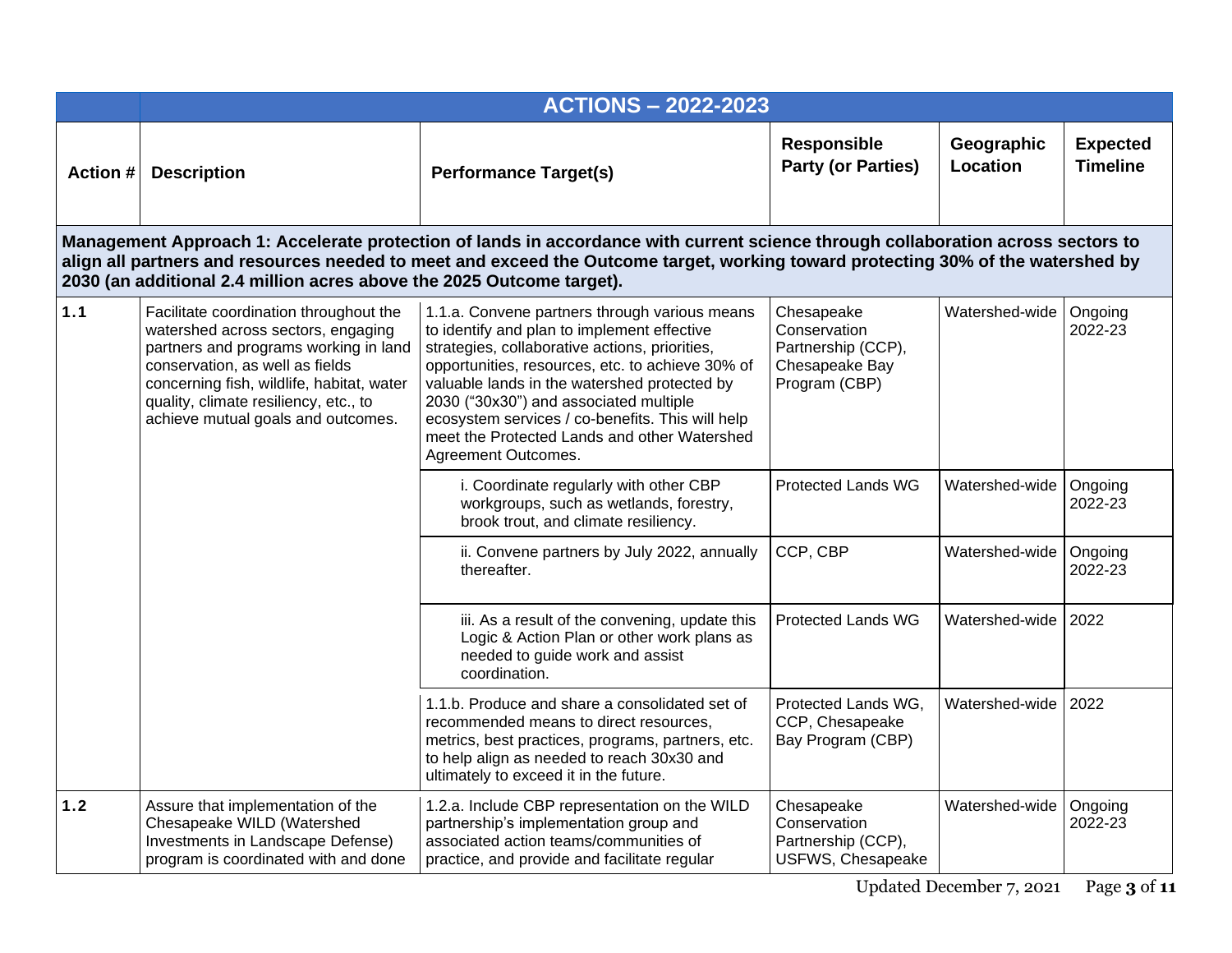|     | in consultation with Chesapeake Bay<br>Program leadership.                                                                                                                                                                                                                                | communication and updates between WILD and<br>CBP.                                                                                                                                                                                                                                                                                                                                                                                                                                                                                                                                 | Bay Program (CBP)<br>including CBP<br>Communications                                                 |                |                    |
|-----|-------------------------------------------------------------------------------------------------------------------------------------------------------------------------------------------------------------------------------------------------------------------------------------------|------------------------------------------------------------------------------------------------------------------------------------------------------------------------------------------------------------------------------------------------------------------------------------------------------------------------------------------------------------------------------------------------------------------------------------------------------------------------------------------------------------------------------------------------------------------------------------|------------------------------------------------------------------------------------------------------|----------------|--------------------|
|     |                                                                                                                                                                                                                                                                                           | 1.2.b. Coordinate with the WILD partnership to<br>align the funding program with priorities identified<br>by both the CCP/Protected Lands Workgroup<br>and other areas of CBP work. Recommend<br>priorities to be included in the annual funding<br>RFPs.                                                                                                                                                                                                                                                                                                                          | USFWS, Chesapeake<br>Conservation<br>Partnership (CCP),<br>Chesapeake Bay<br>Program (CBP)           | Watershed-wide | Ongoing<br>2022-23 |
| 1.3 | Align with climate change efforts, in<br>concert with the 2021 Chesapeake<br><b>Executive Council's Climate Directive.</b><br>Provide guidance to the conservation<br>community to prioritize<br>protecting/conserving areas needed to<br>support biological and community<br>resiliency. | 1.3.a. Advance the protected lands work outlined<br>in the Directive, which states "Prioritize achieving<br>our outcomes to conserve and restore wetlands,<br>forest buffers and urban tree canopies for both<br>increased resilience to climate impacts and to<br>assist in meeting national goals for achieving<br>30% of lands and waters conserved by 2030."<br>[Language comes originally from President<br><b>Biden's Executive Order Tackling the Climate</b><br>Crisis and Home and Abroad, Section 216,<br>Conserving Our Nations Lands and Waters;<br>January 27, 2021.] | <b>Protected Lands WG</b><br>w/ other CBP<br>Workgroups                                              | Watershed-wide | Ongoing<br>2022-23 |
|     |                                                                                                                                                                                                                                                                                           | 1.3.b. Work with the team developing a STAC<br>workshop and materials on Rising Water<br>Temperatures to to assist in identifying ways that<br>land conservation can be helpful as a strategy in<br>reducing rising temperatures -- and, as<br>appropriate, use results to inform future<br>protection measures and/or incorporate findings<br>into future habitat priority data/map layers.                                                                                                                                                                                       | CCP, United States<br><b>Geological Survey</b><br>(USGS), CBP, Fish<br>and Wildlife Service<br>(FWS) | Watershed-wide | 2022               |
|     |                                                                                                                                                                                                                                                                                           | 1.3.c. Coordinate with the CBP Climate<br>Resiliency Workgroup to identify needs relevant<br>to land conservation, such as protecting land for<br>managed retreat for coastal areas, so they can<br>be addressed throughout the work.                                                                                                                                                                                                                                                                                                                                              | <b>Protected Lands WG</b><br>w/ CBP Climate<br><b>Resiliency WG</b>                                  | Watershed-wide | 2022               |
| 1.4 | Identify and implement opportunities<br>for land protection/restoration that will<br>contribute to the Protected Lands<br>Outcome target including the wetlands<br>and forest subgoals, and focus on<br>activities on conserved land that                                                 | 1.4.a. Participate in CBP workshops on Outcome<br>Attainability for tidal and nontidal wetlands, and<br>riparian forest buffers, to offer the perspective of<br>land protection and conservation BMPs; and<br>assist with associated resulting activity toward<br>solutions, policy changes, etc.                                                                                                                                                                                                                                                                                  | <b>CCP</b>                                                                                           | Watershed-wide | 2022               |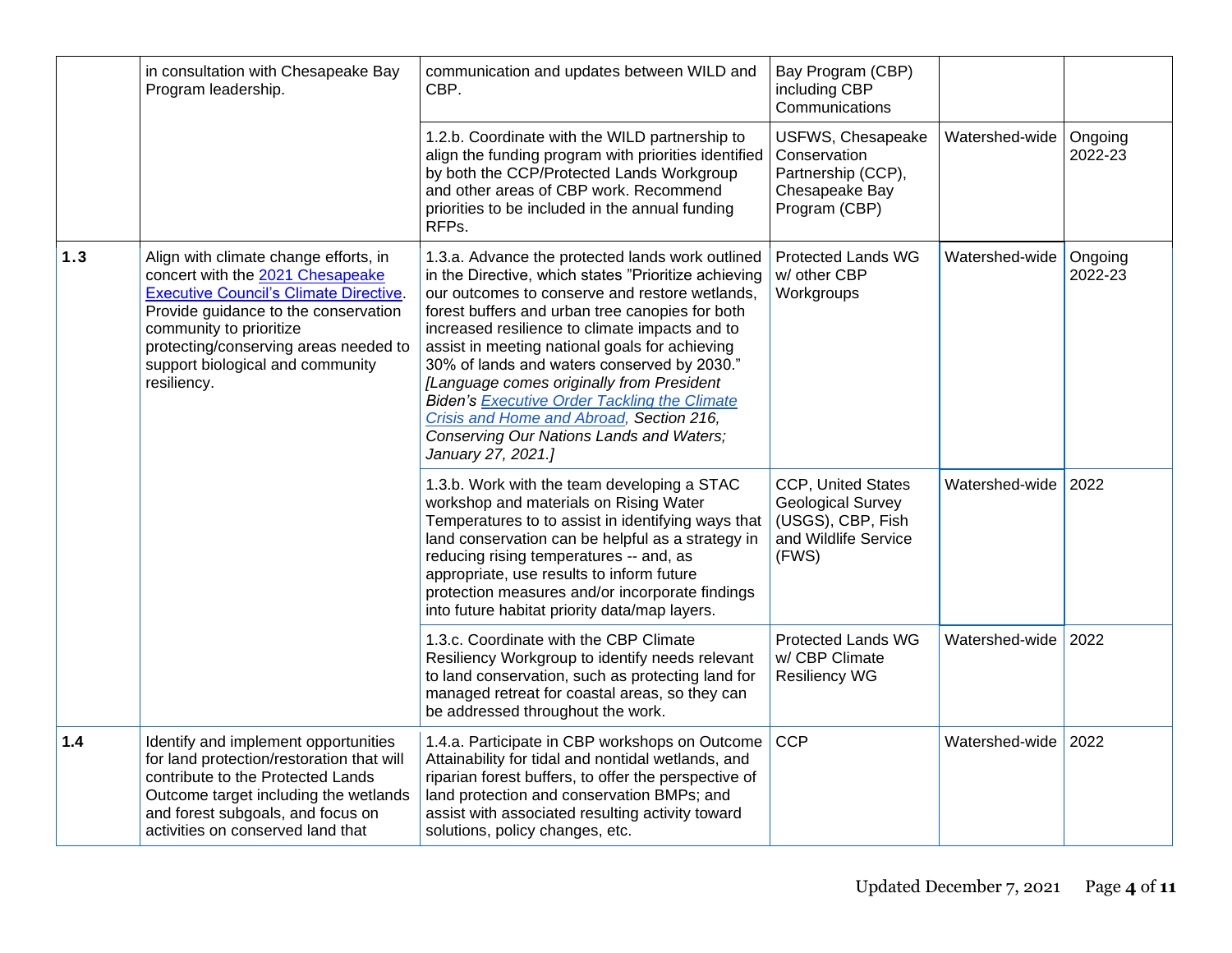|     | contribute to water quality BMPs<br>including restoration of wetlands and<br>establishing riparian forest buffers.<br>Utilize mapping resources provided<br>through the CCP to support decision-<br>making. | 1.4.b. Prioritize and accelerate:                                                                                                                                                                                                                         | see below                                                                                                                                                                                                                                                               |                                                 |                                                                                                                                            |
|-----|-------------------------------------------------------------------------------------------------------------------------------------------------------------------------------------------------------------|-----------------------------------------------------------------------------------------------------------------------------------------------------------------------------------------------------------------------------------------------------------|-------------------------------------------------------------------------------------------------------------------------------------------------------------------------------------------------------------------------------------------------------------------------|-------------------------------------------------|--------------------------------------------------------------------------------------------------------------------------------------------|
|     |                                                                                                                                                                                                             | i. Conserving acres of tidal and nontidal<br>wetlands and forests of highest value to<br>water quality, including (when possible)<br>land with existing riparian forest buffers;                                                                          | <b>Protected Lands WG</b><br>will convene and/or<br>follow up with points of<br>contact for each of the<br>Watershed<br>Agreement's<br>Signatories, to<br>determine if there are<br>actions they can<br>undertake to help<br>advance efforts to<br>achieve this action. | Watershed-wide,<br>each of the<br>jurisdictions | PLWG /<br>Signatories<br>identify<br>actions 2022<br>that can be<br>achieved or<br>underway by<br>end of 2023<br>and ongoing<br>in future. |
|     |                                                                                                                                                                                                             | ii. Restoring wetlands and riparian forest<br>buffers and/or implementing BMPs on<br>existing conserved acreage to contribute to<br>water quality, stream health and brook trout<br>habitat goals; and                                                    | (as above)                                                                                                                                                                                                                                                              | (as above)                                      | (as above)                                                                                                                                 |
|     |                                                                                                                                                                                                             | iii. Developing or accelerating<br>conservation programs/initiatives that allow<br>for marsh migration in coastal areas and<br>that protect/restore green infrastructure for<br>inland flood mitigation.                                                  | (as above)                                                                                                                                                                                                                                                              | (as above)                                      | (as above)                                                                                                                                 |
|     | equity, diversity, and inclusion through community-focused efforts.                                                                                                                                         | Management Approach 2: Improve public health through increasing green spaces in under-resourced communities; and address                                                                                                                                  |                                                                                                                                                                                                                                                                         |                                                 |                                                                                                                                            |
| 2.1 | Collaborate with communities<br>historically under-resourced by land<br>conservation and public lands to<br>identify a conservation agenda for the<br>future.                                               | 2.1.a. Explore options for expanded partnerships<br>between the land conservation community and<br>community land trusts to address both affordable<br>housing and greening projects in under-<br>resourced communities of color.                         | <b>CCP</b>                                                                                                                                                                                                                                                              | Watershed-wide                                  | Ongoing<br>2022-23                                                                                                                         |
|     |                                                                                                                                                                                                             | 2.1.b. Undertake the mapping of under-<br>resourced communities of color, assessing each<br>community's adequacy of outdoor green spaces,<br>and recommending a community sustainability<br>model with consultation from community listening<br>sessions. | CCP, CBP<br>Stewardship Goal<br>Implementation Team<br>with contractor (Skeo<br>Solutions).                                                                                                                                                                             | Watershed-wide                                  | 2022<br>(contract<br>underway)                                                                                                             |
|     |                                                                                                                                                                                                             | 2.1.c. Develop strategic and innovative methods<br>to leverage urban parks, trails, and other green<br>spaces to drive systemic change in public health,                                                                                                  | <b>National Park Service</b><br>(NPS), CCP, Trust for<br>Public Land (TPL)                                                                                                                                                                                              | Watershed-wide                                  | 2022                                                                                                                                       |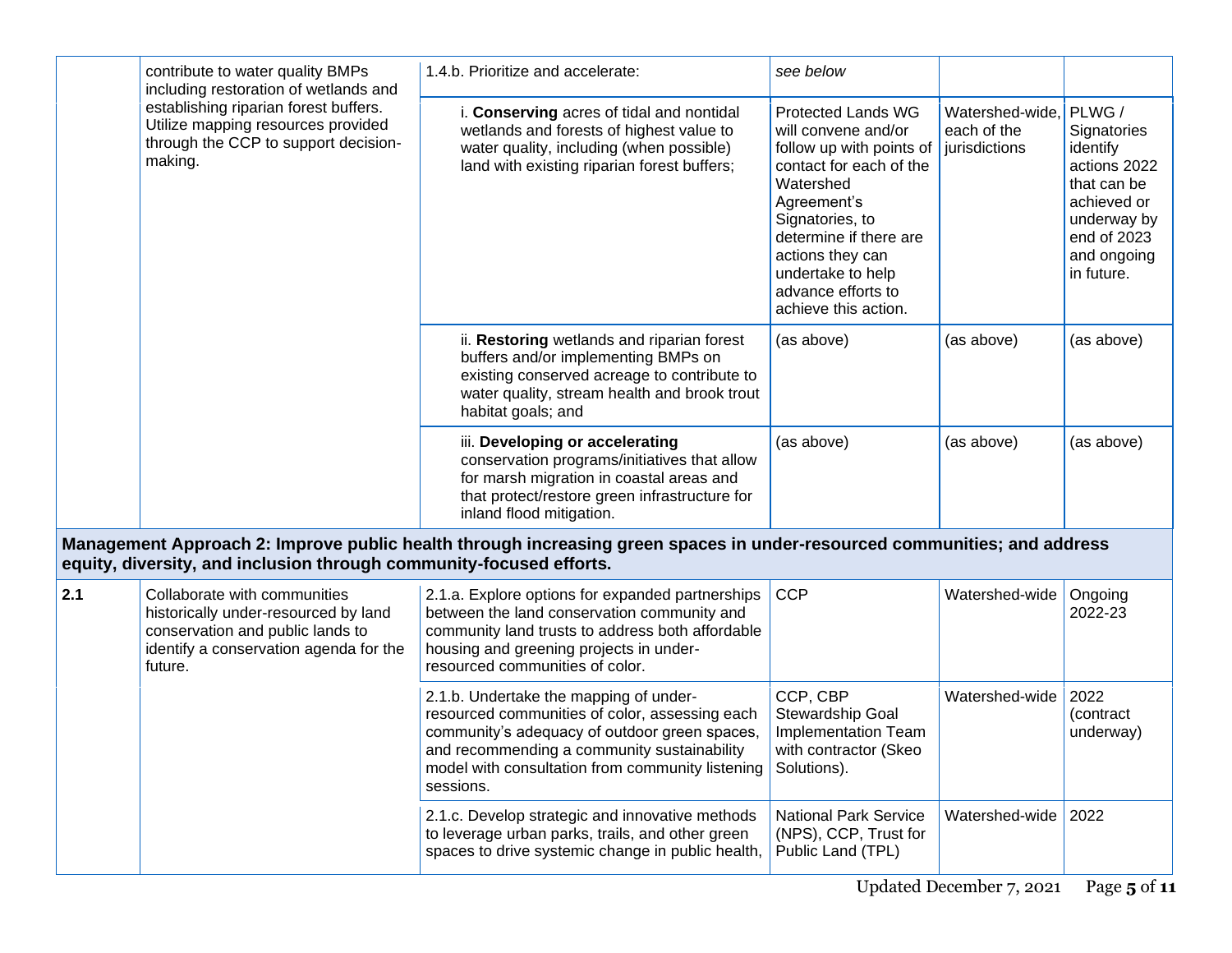|     |                                                                                                                                                                                                                                                                                                           | climate, equity, and economic opportunity in<br>large urban centers in the watershed, with<br>consultation from community listening sessions.<br>2.1.d. Fill critical gaps in documentation of sites<br>and landscapes in the watershed important to<br>communities historically underrepresented in<br>land conservation.                                                                                                                                                                                                                                                                                   | see below                                                                                                                                                                                                                                                               |                                                |                                                                                                                                            |
|-----|-----------------------------------------------------------------------------------------------------------------------------------------------------------------------------------------------------------------------------------------------------------------------------------------------------------|--------------------------------------------------------------------------------------------------------------------------------------------------------------------------------------------------------------------------------------------------------------------------------------------------------------------------------------------------------------------------------------------------------------------------------------------------------------------------------------------------------------------------------------------------------------------------------------------------------------|-------------------------------------------------------------------------------------------------------------------------------------------------------------------------------------------------------------------------------------------------------------------------|------------------------------------------------|--------------------------------------------------------------------------------------------------------------------------------------------|
|     |                                                                                                                                                                                                                                                                                                           | i. Partner with the National Park Service,<br>National Trust for Historic Preservation, key<br>states and others to carry out a community-<br>driven initiative for documenting sites and<br>landscapes important to African Americans<br>(Phase 1).                                                                                                                                                                                                                                                                                                                                                         | NPS; National Historic<br><b>Trust for Preservation</b><br>(NTHP) and its<br>counterparts in MD,<br>PA and VA; and CCP.                                                                                                                                                 | VA, MD, PA (as<br>pilots)                      | 2022<br>(contract<br>underway)                                                                                                             |
|     |                                                                                                                                                                                                                                                                                                           | ii. Conduct Phase 2 of the project<br>documenting sites and landscapes<br>important to African Americans -- to<br>crowdsource African American sites and<br>landscapes of significance throughout the<br>watershed and add these on a Chesapeake<br>Conservation Atlas layer and other related<br>applications of this data.                                                                                                                                                                                                                                                                                 | NPS, NTHP, CCP,<br>and all partner states.                                                                                                                                                                                                                              | VA, MD, PA (as<br>pilots)                      | 2022<br>(contract<br>underway)                                                                                                             |
|     |                                                                                                                                                                                                                                                                                                           | iii. Seek funding to partner with key<br>organizations to identify Latinx community<br>concerns and needs related to landscapes<br>and conservation, and determine how<br>actions to address them can be supported<br>through mapping, data and analysis.                                                                                                                                                                                                                                                                                                                                                    | CCP w/ NPS                                                                                                                                                                                                                                                              | Watershed-wide                                 | 2023                                                                                                                                       |
| 2.2 | Implement actions to focus resources<br>on providing accessible green space<br>to benefit public health and improve<br>equity in under-resourced<br>communities. This emphasizes needs<br>for people while contributing to<br>protected acres and supporting<br>multiple Watershed Agreement<br>Outcomes. | 2.2.a. Each jurisdiction develop annual plans and<br>secure new or utilize existing funding<br>mechanisms to implement greening projects in<br>under-resourced communities, working through<br>federal, state, and local governments and other<br>partners. Projects might include green<br>infrastructure that provides environmental<br>benefits to water and air quality, cooling, flood<br>protection and resiliency, while prominently<br>providing for passive or active recreational use to<br>contribute to local residents' health and wellness.<br>Utilize mapping resources and projects provided | <b>Protected Lands WG</b><br>will convene and/or<br>follow up with points of<br>contact for each of the<br>Watershed<br>Agreement's<br>Signatories, to<br>determine if there are<br>actions they can<br>undertake to help<br>advance efforts to<br>achieve this action. | Each of the<br>jurisdictions<br>watershed-wide | PLWG /<br>Signatories<br>identify<br>actions 2022<br>that can be<br>achieved or<br>underway by<br>end of 2023<br>and ongoing<br>in future. |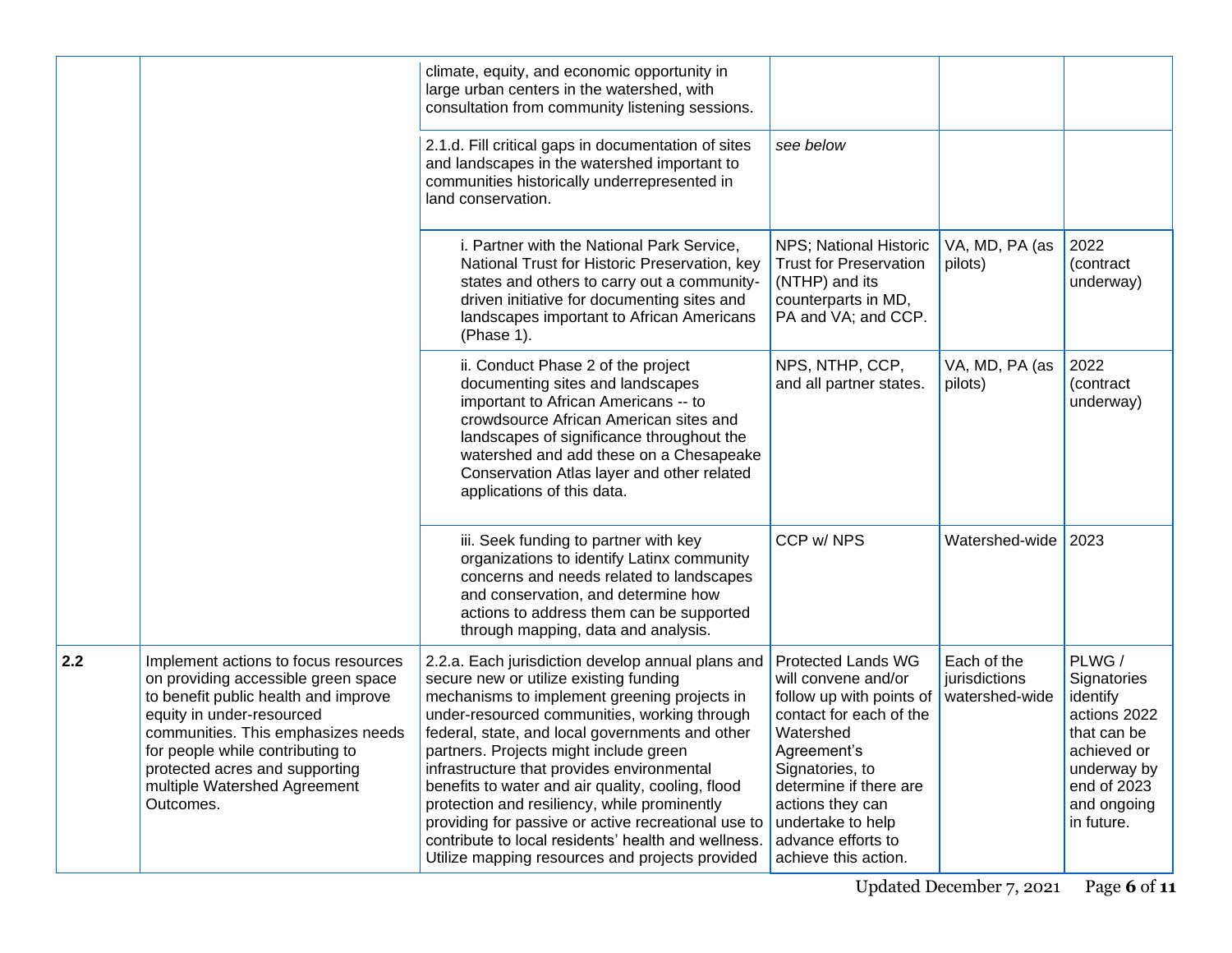|     |                                                                  | through CCP and CBP to identify communities<br>and inform planning.                                                                                                                                                                                                                                                                                                                                                                                                                                                                                                 |                                                                      |                                                |                      |
|-----|------------------------------------------------------------------|---------------------------------------------------------------------------------------------------------------------------------------------------------------------------------------------------------------------------------------------------------------------------------------------------------------------------------------------------------------------------------------------------------------------------------------------------------------------------------------------------------------------------------------------------------------------|----------------------------------------------------------------------|------------------------------------------------|----------------------|
|     |                                                                  | 2.2.b. Encourage all state agency partners to<br>revise or amend as necessary their State<br><b>Comprehensive Outdoor Recreation Plans</b><br>(SCORPS) to include priorities for greening<br>under-resourced communities.                                                                                                                                                                                                                                                                                                                                           | Chesapeake<br>Conservation<br>Partnership (CCP)                      | Each of the<br>jurisdictions<br>watershed-wide | 2023                 |
|     |                                                                  | 2.2.c. Develop and implement an outreach<br>strategy to inform and engage local governments<br>and community based organizations about the<br>need to implement "greening" projects in under-<br>resourced communities and to assist them with<br>funding.                                                                                                                                                                                                                                                                                                          | CCP, CBP /<br><b>Communications WG</b><br>and Local Government<br>WG | Watershed-wide                                 | 2023                 |
| 2.3 | Facilitate equitable and inclusive land<br>protection financing. | 2.3.a. Build upon and utilize ongoing work<br>among CBP partners to evaluate what the<br>professional community is learning and convene<br>partners to share best practices and identify<br>means for increasing equity in land protection<br>financing programs throughout the watershed.<br>Focus primarily on projects funded through CBP,<br>such as those about identifying and serving<br>under-resourced communities, determining<br>adequacy of greenspace, identifying barriers to<br>water access, increasing equity practices among<br>grantmakers, etc. | <b>Protected Lands WG</b><br>w/CCP                                   | Watershed-wide                                 | 2022                 |
|     |                                                                  | 2.3.b. From the findings of (a) above, facilitate<br>coordination among existing land protection<br>programs to develop recommendations for policy<br>options for land conservation funders that better<br>ensure land protection financing is equitable and<br>inclusive, addressing the needs of underserved<br>communities.                                                                                                                                                                                                                                      | <b>CCP</b>                                                           | Watershed-wide                                 | 2023                 |
|     | focus on where increased benefits can be achieved.               | Management Approach 3: Provide watershed-wide conservation data and analysis to help identify potential conservation priorities and                                                                                                                                                                                                                                                                                                                                                                                                                                 |                                                                      |                                                |                      |
| 3.1 | Track progress toward the Outcome<br>target.                     | 3.1.a. In collaboration with USGS, CBP and the<br>Chesapeake Conservancy use the updated and<br>improved Protected Lands Indicator and tracking<br>process for reporting and mapping watershed-<br>wide land protection progress.                                                                                                                                                                                                                                                                                                                                   | CCP, Chesapeake<br>Conservancy, NPS,<br>USGS.                        | Watershed-wide                                 | Annually,<br>ongoing |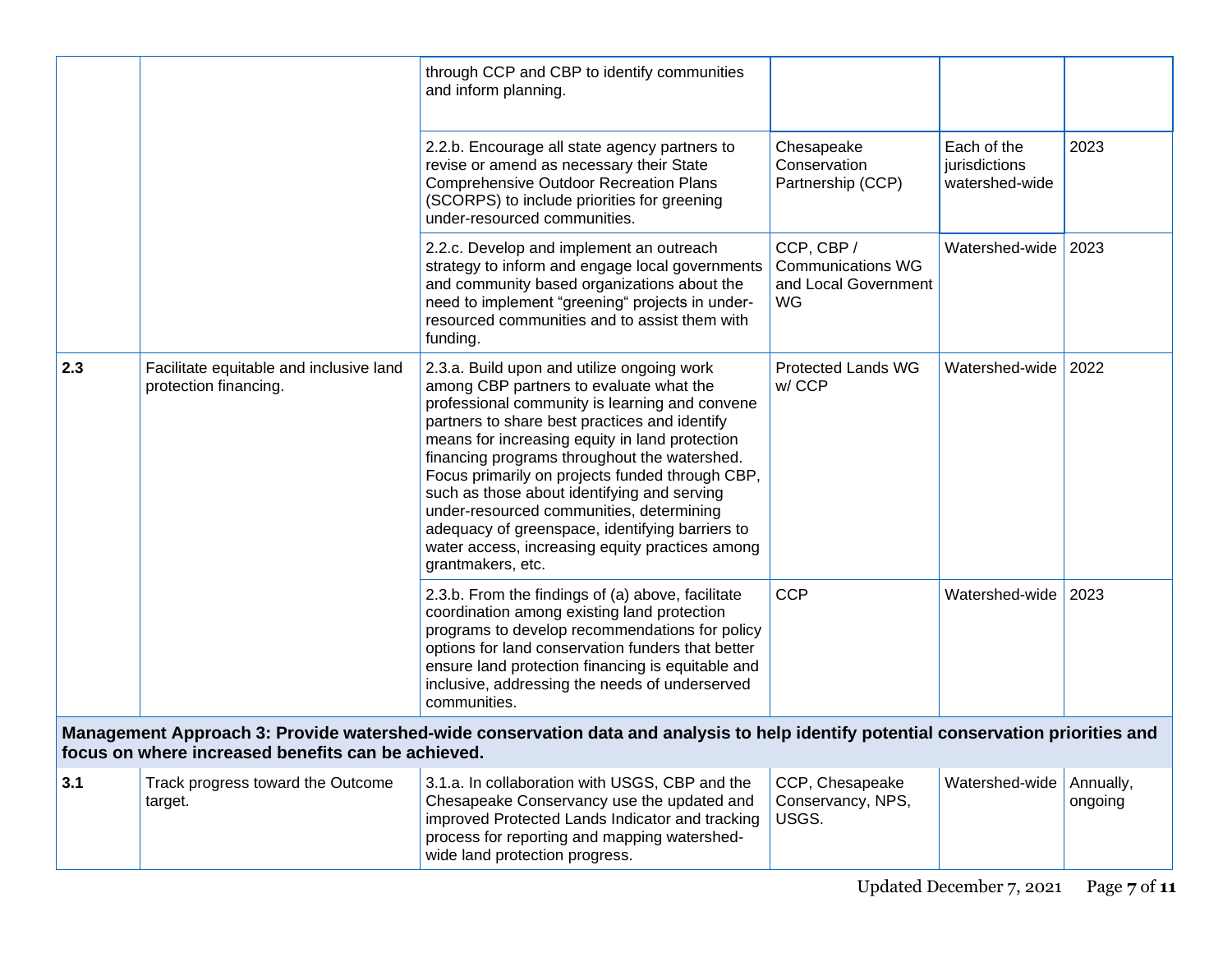| 3.2 | Maintain broadly accessible, up-to-<br>date watershed-wide land<br>conservation mapping and analyses<br>supporting all Partnership goals.                                                                                                    | 3.2.a. Implement a scoping project (with 2021<br>GIT Funding awarded) to review the existing<br>Important Habitat dataset and additional<br>datasets related to habitat, including evolving or<br>new data related to wildlife movement corridors.<br>Investigate how to leverage high resolution land<br>change data products developed by CBP to<br>update the existing Habitat Conservation Priority<br>layer of the CCP Atlas. Report recommendations<br>on best practices, datasets, and analysis<br>methods, and propose 1-3 options to move<br>forward with the creation of a new CCP Habitat<br>dataset (to be accomplished in future if funding is<br>secured for implementation). | CCP, USGS                                                                                      | Watershed-wide | 2022 RFP for<br>contractor,<br>implemented<br>through 2023 |
|-----|----------------------------------------------------------------------------------------------------------------------------------------------------------------------------------------------------------------------------------------------|---------------------------------------------------------------------------------------------------------------------------------------------------------------------------------------------------------------------------------------------------------------------------------------------------------------------------------------------------------------------------------------------------------------------------------------------------------------------------------------------------------------------------------------------------------------------------------------------------------------------------------------------------------------------------------------------|------------------------------------------------------------------------------------------------|----------------|------------------------------------------------------------|
|     |                                                                                                                                                                                                                                              | 3.2.b. Facilitate regular means for state, federal<br>and non-governmental partners in the<br>Chesapeake watershed to share information and<br>active work and identify future mapping and<br>analysis needs and areas for collaboration.                                                                                                                                                                                                                                                                                                                                                                                                                                                   | CCP / Protected<br>Lands WG, USGS,<br>CBP, multiple CBP<br>Workgroups                          | Watershed-wide | Ongoing<br>2022-23                                         |
| 3.3 | Provide, share, and encourage use of<br>maps as a resource to help partners<br>select priorities for conservation of<br>lands to contribute to the outcome<br>target, as well to benefit other<br>Watershed Agreement goals and<br>outcomes. | 3.3.a. Work across outcomes to inform progress<br>and targeting for land conservation, incorporating<br>considerations for healthy watersheds, wildlife,<br>and stream habitats. Utilize mapping, data, and<br>analysis resources to enable better forecasting<br>of high value lands vulnerable to land conversion<br>and lands vulnerable to climate change to inform<br>long-term conservation decisions.                                                                                                                                                                                                                                                                                | CCP, USGS, Healthy<br>Watersheds GIT, Land<br>Use Workgroup, other<br>partners.                | Watershed-wide | Ongoing<br>2022-23                                         |
|     |                                                                                                                                                                                                                                              | 3.3.b. Continue project to provide mapping to<br>identify priorities for land protection that will<br>support protection of drinking water sources.<br>Work with USGS and other partners to map the<br>lands and factors key to protecting the<br>watershed's public drinking water sources, both<br>surface and ground waters, for water quality and<br>quantity (drinksheds). Share/use surface water<br>maps completed; and address barriers to<br>mapping of groundwater sources.                                                                                                                                                                                                       | NPS, USGS, CCP,<br>and state geological<br>service offices.                                    | Watershed-wide | 2023                                                       |
|     |                                                                                                                                                                                                                                              | 3.3.c. Develop the scope and workplan to<br>document (i) the level of public access allowed<br>by the managing entity of each protected parcel<br>or property, based on the differing access level<br>categories used within PAD-US and confirmed                                                                                                                                                                                                                                                                                                                                                                                                                                           | CBP GIS Team, CBP<br><b>Public Access</b><br>Workgroup, CCP,<br>Chesapeake<br>Conservancy, and | Watershed-wide | 2023                                                       |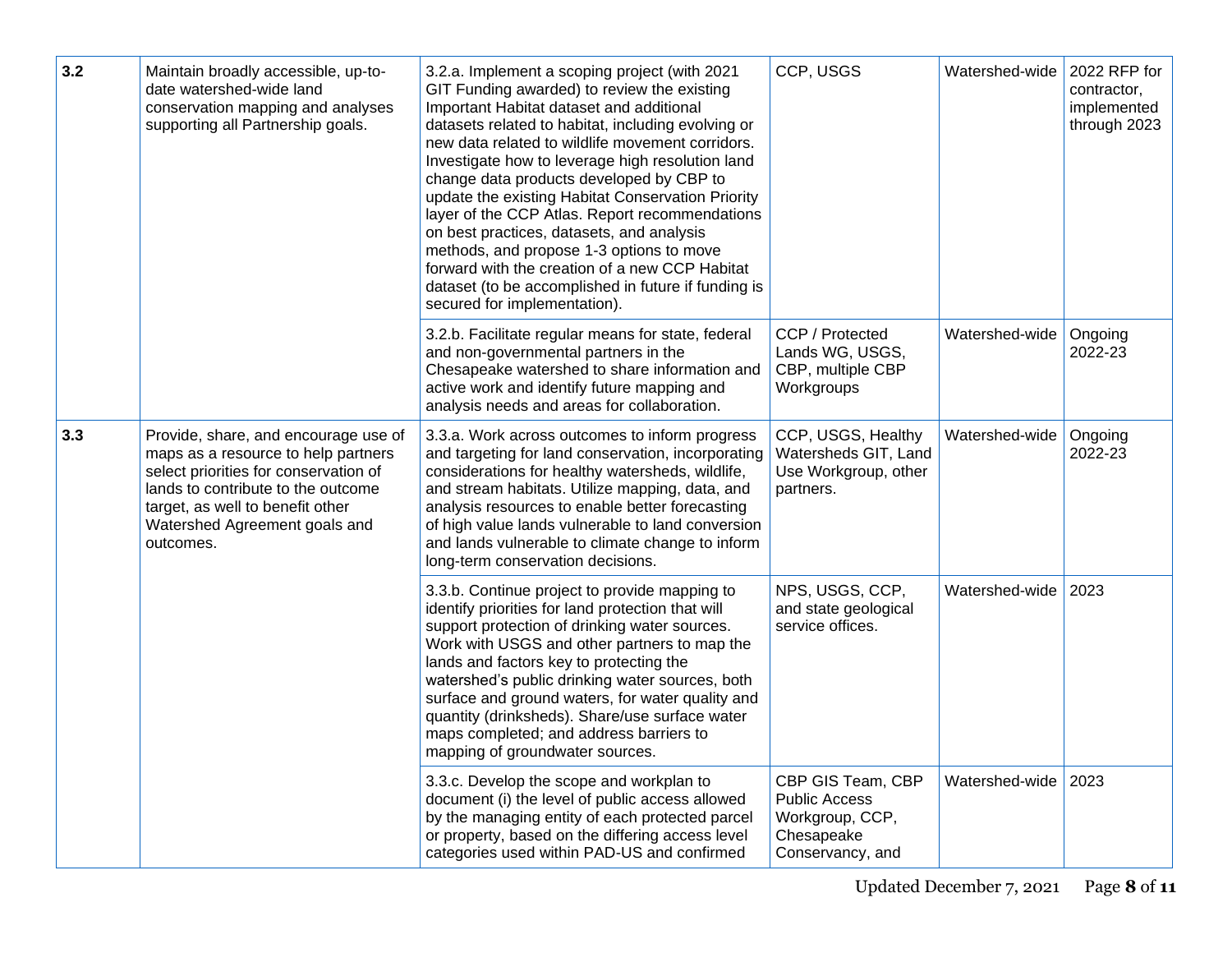|                 |                                                                                                                                                                                                                                                                             | with institutional knowledge and landowner<br>outreach; and (ii) report on the percentage of<br>protected shoreline within each access category.                                                                                                                                                                                                                                                              | other CBP<br>Workgroups and Goal<br>Teams (GITs) |                |                               |
|-----------------|-----------------------------------------------------------------------------------------------------------------------------------------------------------------------------------------------------------------------------------------------------------------------------|---------------------------------------------------------------------------------------------------------------------------------------------------------------------------------------------------------------------------------------------------------------------------------------------------------------------------------------------------------------------------------------------------------------|--------------------------------------------------|----------------|-------------------------------|
|                 | and enhance organizational capacity for agencies and land trusts.                                                                                                                                                                                                           | Management Approach 4: Expand conservation financing and additional resources for accelerated land protection as well as to sustain                                                                                                                                                                                                                                                                           |                                                  |                |                               |
| 4.1<br>funding. | Support partners in sustaining and<br>growing public sector land protection                                                                                                                                                                                                 | 4.1.a. Provide transparent watershed-wide<br>annual financing data: Compile a periodic<br>account of public sector land protection program<br>funding levels and trends, publish the data on-<br>line, and share the information with decision-<br>makers, local governments, program leads, and<br>conservation practitioners.                                                                               | <b>CCP</b>                                       | Watershed-wide | Update data<br>report in 2023 |
|                 |                                                                                                                                                                                                                                                                             | 4.1.b. Connect partners to share best practices<br>around the use of State Revolving Funds for<br>water quality-focused land protection.                                                                                                                                                                                                                                                                      | <b>CCP</b>                                       | Watershed-wide | 2023                          |
|                 |                                                                                                                                                                                                                                                                             | 4.1.c. Regularly share information to keep<br>partners current on existing, developing, and<br>new funding streams and mechanisms,<br>through federal, regional, state and local<br>sources and programs.                                                                                                                                                                                                     | CCP / Protected<br>Lands WG                      | Watershed-wide | Ongoing<br>2022-23            |
| 4.2             | Utilize conservation finance where<br>appropriate to leverage public and<br>increase private investments in<br>conservation and restoration, including<br>emerging carbon markets, as called<br>for in the 2021 Chesapeake Executive<br><b>Council's Climate Directive.</b> | 4.2.a. Leverage land conservation to support<br>climate adaptation, mitigation, and resilience by<br>employing conservation finance, and when<br>appropriate, investments in emerging carbon<br>offset markets.                                                                                                                                                                                               | see below                                        |                |                               |
|                 |                                                                                                                                                                                                                                                                             | i. Develop a research report describing<br>various models for the aggregation of<br>parcels of private forest and agricultural<br>lands in sufficient acreage necessary to<br>allow the landowners to sell carbon offsets<br>in growing markets, listing the success<br>factors common to successful models, and<br>making recommendations for next steps<br>and approaches relevant in the Bay<br>Watershed. | NPS, CCP with<br>contractor (Lyme<br>Timber).    |                | 2022                          |
|                 |                                                                                                                                                                                                                                                                             | ii. Facilitate efforts to pair expert<br>consultation to land conservation partners in   contractor<br>terms of how to capture and take advantage                                                                                                                                                                                                                                                             | CCP, NPS, and                                    | Watershed-wide | Ongoing<br>2022-23            |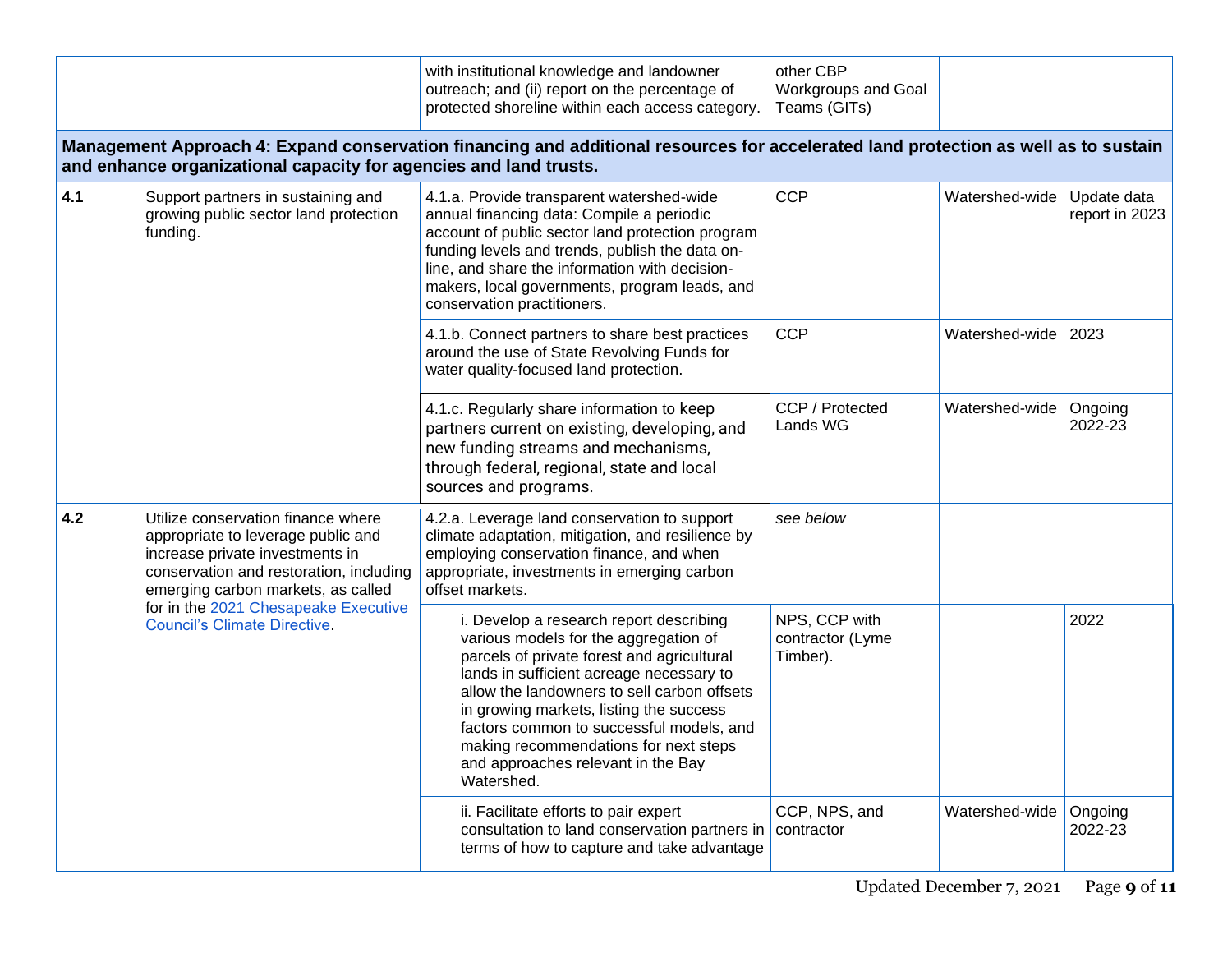|           |                                                                                                                                                                                                                    | of conservation finance including carbon<br>offsets and other ecosystem service<br>markets.                                                                                                                                                      |                                                                                                         |                |                    |
|-----------|--------------------------------------------------------------------------------------------------------------------------------------------------------------------------------------------------------------------|--------------------------------------------------------------------------------------------------------------------------------------------------------------------------------------------------------------------------------------------------|---------------------------------------------------------------------------------------------------------|----------------|--------------------|
|           |                                                                                                                                                                                                                    | 4.2.b. Promote among partners the use of land<br>policy BMPs as an effective way to meet the<br>TMDL requirements to offset the pollution<br>impacts of future growth and development.                                                           | CCP, CBP                                                                                                | Watershed-wide | Ongoing<br>2022-23 |
|           |                                                                                                                                                                                                                    | 4.2.c. Seek enactment of the Comprehensive<br>Conservation Finance Act during the 2022 MD<br>General Assembly session. If enacted,<br>encourage other states in the watershed to<br>pursue enactment of their respective versions of<br>the law. | see below                                                                                               |                |                    |
|           |                                                                                                                                                                                                                    | i. Conduct the third annual Land<br>Conservation Intensive with ~30<br>representatives of the Bay land conservation<br>community (pending funding).                                                                                              | CCP, NPS, Land Trust<br>Alliance (LTA),<br><b>Conservation Finance</b><br>Network (CFN)                 | Watershed-wide | 2023               |
|           |                                                                                                                                                                                                                    | ii. Continue/complete the pilot Technical<br>Assistance (*) Program and evaluate the<br>outcomes.<br>(* Formerly referred to as circuit riders)                                                                                                  | <b>Conservation Finance</b><br>Network (CFN), CCP,<br>LTA, and pilot technical<br>assistance providers. | <b>TBD</b>     | 2022               |
|           | iii. Complete Chesapeake Finance Network<br>(CFN) survey report on level of private<br>capital investment in PA, MD and VA<br>allocated by the state for identified<br>restoration and land conservation projects. | <b>CFN</b>                                                                                                                                                                                                                                       | PA, MD, VA                                                                                              | 2022           |                    |
|           |                                                                                                                                                                                                                    | 4.2.d. Build skills among land trust staff and<br>government officials to handle real estate and<br>conservation transactions in the context of<br>conservation finance.                                                                         | CCP in coord. with<br>government agency<br>partners' training<br>programs                               | Watershed-wide | 2023               |
|           |                                                                                                                                                                                                                    | 4.2.e. Provide guidance materials to partners to<br>assist in enhancing natural resource, climate and<br>ecological goals in easements.                                                                                                          | Protected Lands WG/<br>CCP, w/CBP<br>Communications                                                     | Watershed-wide | 2023               |
| services. |                                                                                                                                                                                                                    | Management Approach 5: Recommend conservation policy options to reach targets for protected acreage and conserved ecosystem                                                                                                                      |                                                                                                         |                |                    |